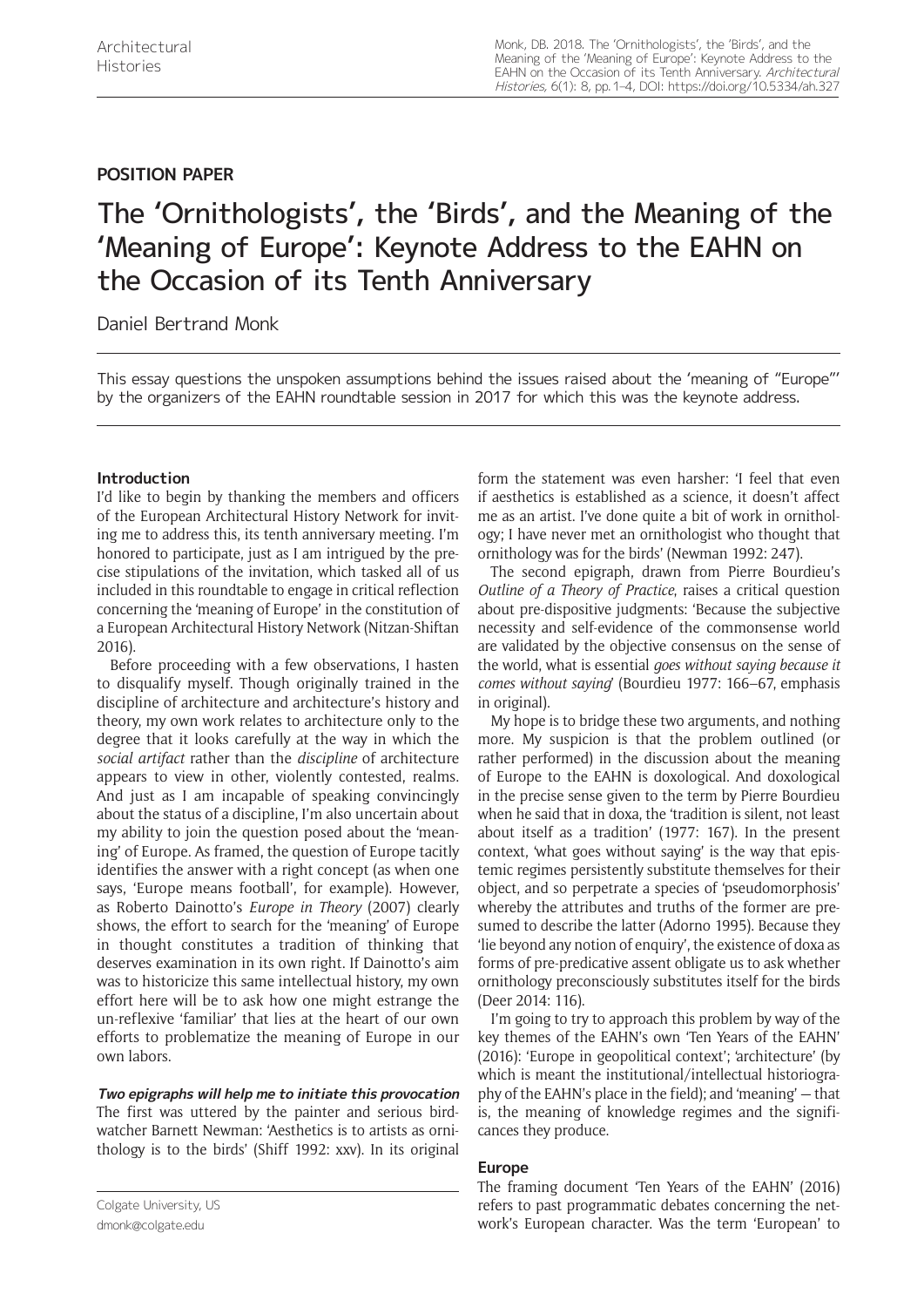define the subject or predicate of thought? Did it refer to the scholars or to their object? The answer to these questions, the EAHN organizers surmised, presupposes a 'geopolitics' concerning the very 'boundaries' and meaning of Europe.

These questions and their answer have a pedigree. Read against the grain, the founding document of modern geopolitical thought *itself* shows us that the problems exhumed in our discussion are both real and irreducible. Indeed, at the very origin of geopolitics as a field, Europe was defined tautologically — that is, in the practice of geopolitical anxiety over its definition and extent. In 1904, a British imperialist named Halford J. Mackinder penned a strange and disturbing essay called 'The Geographical Pivot of History' (Mackinder 1904). In part, Mackinder's observations were triggered by the Russo-Japanese war, which was experienced with shock by all who could understand its implications, even if they could only frame that understanding in the regressive jargon of imperial political authenticity. Japan, a small island nation in Asia, was able to subdue Russia — one of the great modern empires and a member of the Concert of Europe — by leveraging technology and mechanization into force multipliers (Venier 2004). The implications for any understanding of the territorial dimensions of world politics  $-$  i.e., what would become geopolitics – were immense. Why? Because the war signaled the end of what Mackinder called the 'Columbian Age'. By this, he meant that it would no longer be possible for any modern empire to assert its will against what he called the 'negligible resistances' of African or Asian others (Mackinder 1904: 422). 'From the present time forth … we shall have to deal with a closed political system', Mackinder argued. And in it 'every explosion of social force, instead of being dissipated in a surrounding circuit of unknown space and barbaric chaos, will be sharply re-echoed from the far side of the globe' (Mackinder 1904: 422).

If Mackinder haltingly presents us with the general concept of systemic rationality, that same rationality in turn redefines Europe in particular, and in ways that inform our invocation of geopolitics. Europe, in this new geopolitical understanding, was just a question. Europe's existence had to be understood as something contingent, a reality predicated on the fate of the Eurasian territorial land mass inaccessible to assault from the seas. This area, extending from the Volga to the north, the Himalayas in the south, and the Steppe regions in the East, Mackinder named the geographic 'pivot' or 'heartland' of world history. He then argued that control over the pivot required the creation of successful buffers between the region that became Germany and the interior steppes of Eurasia. So, ironically, the future of Europe was predicated upon the existence of what would come to be called 'Mitteleuropa' (Murphy 1997).

From this new geopolitical perspective, Europe's past was equally contingent. Nothing about its identity or its necessity was self-evident. In Mackinder's account, Europe appeared as nothing more than a record of efforts to resist an 'Asiatic influence' emanating from the pivot regions (Mackinder 1904: 428). To the degree that a separate European identity had emerged in modern history, it was, Mackinder intimated, one premised upon the *practice* of 'forest' peoples defining a geostrategic discontinuity from the people of the 'steppes' in the Eurasian heartland to begin with. Europe, in sum, could only be identified by an anxiety over its identity. I'd like to suggest that this is a founding paradox of geopolitical thought that also extends into other normative knowledge about space, like architecture. Moreover, to the extent that the paradox just described may be said to have a doxic status, that is because epistemic regimes, like architectural history, have tended to treat the aporia just described as if it emanated from its own ranks (as if a nervous bird were the emanation of a tortured ornithology, in other words). And there is a distinction to be made between the success of pseudomorphosis and its rationality. Whatever one chooses to make of them, the kinds of arguments introduced by Mackinder have enjoyed a long and fruitful afterlife in the creation of states and boundaries after WWI, as well as in the subsequent geopolitics of Georg Haushofer, Henry Kissinger, Zbigniew Brzezinski, and Vladimir Putin (Brzezinski 1998; Kearns 2009).

#### **Architecture**

In 'Ten Years of the EAHN' (2016), this network asks how one would 'measure the authenticity of knowledge and the power of institutions in the field', chiefly in relation to the hegemonic knowledge regimes concerning architectural history that were developed in the US. 'Ten Years' constructs a historiography of the field according to which the shift to a species of critical self-framing of architecture happened in the American academy: as the invention of history, theory, and criticism. In light of these transformations, the EAHN asks, 'What is Europe?': a 'prehistory' or 'post history?'

These are important questions. But what if the historiographical trajectory is a bit different than the one suggested in 'Ten Years'? Let me sketch out an alternative version. If nothing else, this one will help us toward a discussion of doxologies that are at once structured and structuring architectural histories. (And here, I freely admit that we are wandering dangerously into the sphere of autobiography — or at least toward a prosopography at whose periphery I, among others here, am to be found.)

It seems to me that the 'theoretical' turn in postmodern architectural thought is, in part, a sociological fact, and more than that: the consequence of two related migrations. (In this sense I'm suggesting a convergence of a sociology of knowledge with geopolitical events.) The turn toward an orientation of contemporary history, theory, and criticism was, first of all, a wresting of 'qualification' from the discipline of art history. And it happened at roughly the same moment as horizons of formalist legitimation within the so-called 'New Criticism' came under assault in literary theory (Lentricchia 1981). We're talking about a historical moment characterized by the 'linguistic turn' in all cultural analysis. But in architecture this also represented an assault on Panofsky, Wittkower, and the other academic dons who sustained a Teutonic hold on the field via the imposition of the very distinctions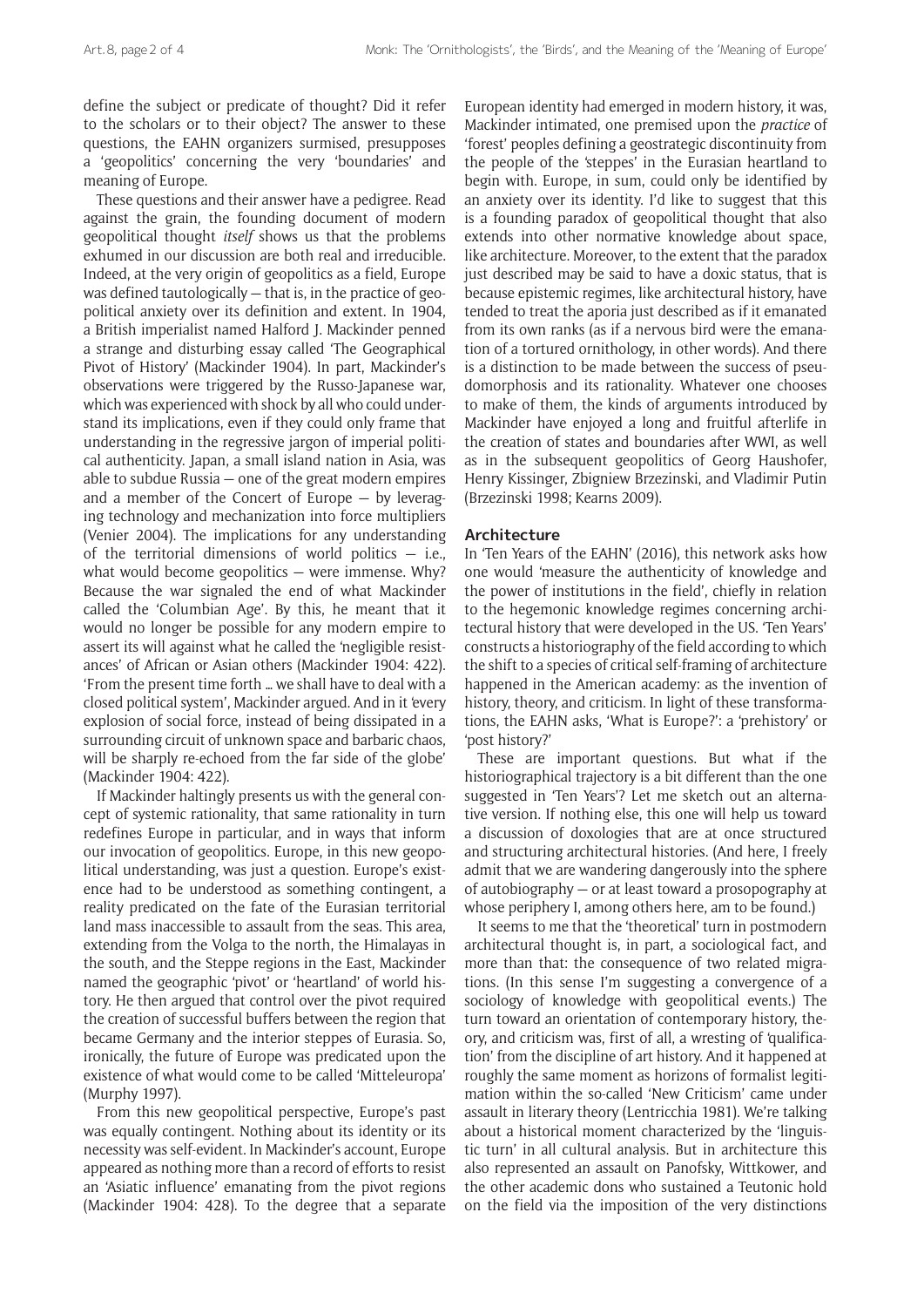that would define the analysis of architecture to begin with (Bourdieu 1984). Two related alternatives presented themselves to view: The first was the structuralist turn that was, if you look closely, associated with a cadre of Argentinian architects, many of whom necessarily fled Buenos Aires for political reasons in 1962 and 1967, and first migrated to institutions of higher learning in France and Italy (Potash 1969; Miller 1999). A number of these 'specific intellectuals' then colonized American academia as followers of Eco, Lévi-Strauss, Barthes, and Althusser. The principal venue for their intellectual efforts would be the Institute for Architecture and Urban Studies (IAUS), in New York, and eventually, its publication outlet, the journal *Oppositions*. Mario Gandelsonas, Diana Agrest, Jorge Silvetti, Rodolfo Machado, Cesar Pelli, Emilio Ambasz, and others effectively interpolated a structuralist sensibility in the teaching of American architects. (Might it be more proper, then, to ask about the 'meaning of Argentina' to the 'meaning of Europe' in the EAHN?)

Influenced in part by the New Left, a second and complementary stream also divided architectural history from the academic field of art history by highlighting the features of architecture that rendered it a *fait social* - chiefly in technological transformations and the political economies that established them, for example. This was an approach that would be developed by a cadre of English architects loosely connected to the postwar British polytechnics who experienced the building of the postwar welfare state. Among these were Reyner Banham, Alan Colquhoun, Robert Maxwell, Anthony Vidler, and Kenneth Frampton, some of whom also gravitated to the IAUS. (Some of these thinkers were also influenced by the social history of Carl Schorske and the historical sociology of Charles Tilly.) Together, the Argentine and British architects disenchanted architecture's enchantment with the work of an academic elite that had largely circumscribed the study of architectural history to the analysis of monuments'; 'what had gone without saying no longer went without saying'. The independence of architectural history may have emerged as a feature of the American academy, but it was advanced in what amounts to an intercontinental *salon de refusés*.

The fate of that same disenchantment of architectural distinction is known to everyone in the field today. The brush that sweeps away leaves its traces. Once emancipated, the field of architectural history has — to the best of my understanding — framed constitutive contradictions in its own thought, chiefly as a struggle between autonomy and contingency. A struggle that is, again, doxological in its normative self-evidence. You hear it all the time (or at least I have, recently, in arguments with architecture editors) in the insistence that what one says can't be true because otherwise architecture would have nothing proper to itself, or conversely, in the mouths of the same editors, that what one says can't be true because if one is right then architecture would be socially irrelevant. One is left wondering, once again, if this bait-and-switch of reason isn't how a species of 'ornithology substitutes itself for the birds'.

This leads us, finally, to the question of dominant paradigms raised in the reference document of the EAHN, or to the heading of 'Significance'.

#### **Significance**

This is where we finally confront the problem of ornithology and the birds, as Barnett Newman framed it, and as Adorno worked through it. Indeed, the last great treatise on aesthetics in modern history, Adorno's *Aesthetic Theory* (1997), is precisely oriented toward the problematic substitution of aesthetics for its object, and toward the hypostasis of that substitution into the way of the given world. In what follows, I need to make absolutely clear that my understanding of this remarkably difficult text is guided, in part, by the brilliant work of Robert Hullot-Kentor, who has not only translated Adorno into English, but also interpreted Adorno's oeuvre so gracefully that his own words constitute a meaningful contribution to critical theory in their own right (Hullot-Kentor 2006).

I suspect that a commonplace experience of dislocation in the framing of architectural history's relation to Europe on geographic, historiographic, or semantic grounds actually points to a forgetting of architecture's 'externality to its object' (Hullot-Kentor 1997: xii). (By 'architecture', I'm referring to the academic and professional disciplines.) Our arguments about the self-evidence of a lost self-evidence of meaning (and this is what our questions today are really about) tacitly lay the fault on the concept of architecture, or architectural history, because these now 'fail to achieve the standard of experience they purport to treat' (Hullot-Kentor 1997: xii).

Confronted with this putatively self-evident loss of art's self-evidence, Adorno suggested that aesthetics resorted to one of two positions that should already be familiar from the architectural examples I just offered. It either arrogated to itself the right to decide what is tasteful on the basis of criteria it wouldn't and couldn't divulge — these are the 'nobility of the senses' arguments that Bourdieu undid in his own *Distinction* (1984) — or aesthetics made a fetish of the experience of art. 'It has to be felt to be understood', so the argument goes. In either instance, the premises of autonomy and contingency each constitute a false but successful refuge, because in each of them an ornithology of beauty supplants the beauty in birds.

In his work, by contrast, Adorno sought to upend this condition by showing what aesthetics looks like from the standpoint of art. As Hullot-Kentor reminds us, an aphorism about music pointed the way toward Adorno's critique: 'We don't understand music. Music understands us' (Hullot-Kentor 1997: xii). To take such a standpoint seriously would mean working through the reified categories of aesthetics themselves, and understanding aesthetics' concept of art as the 'artwork' it generates.

I'll close with a few questions. What concrete or 'pragmatic' outcomes would this species of reversal yield in our own work, if it were to be taken up as the task of architectural history? In other words, what would an architectural history that took such provocations into account look like? It seems to me that two alternatives present themselves. The first would be a history of architectural history, now understood as a practice tasked with qualifying what constitutes architecture to begin with. The second would be a history that discriminates against history's normative